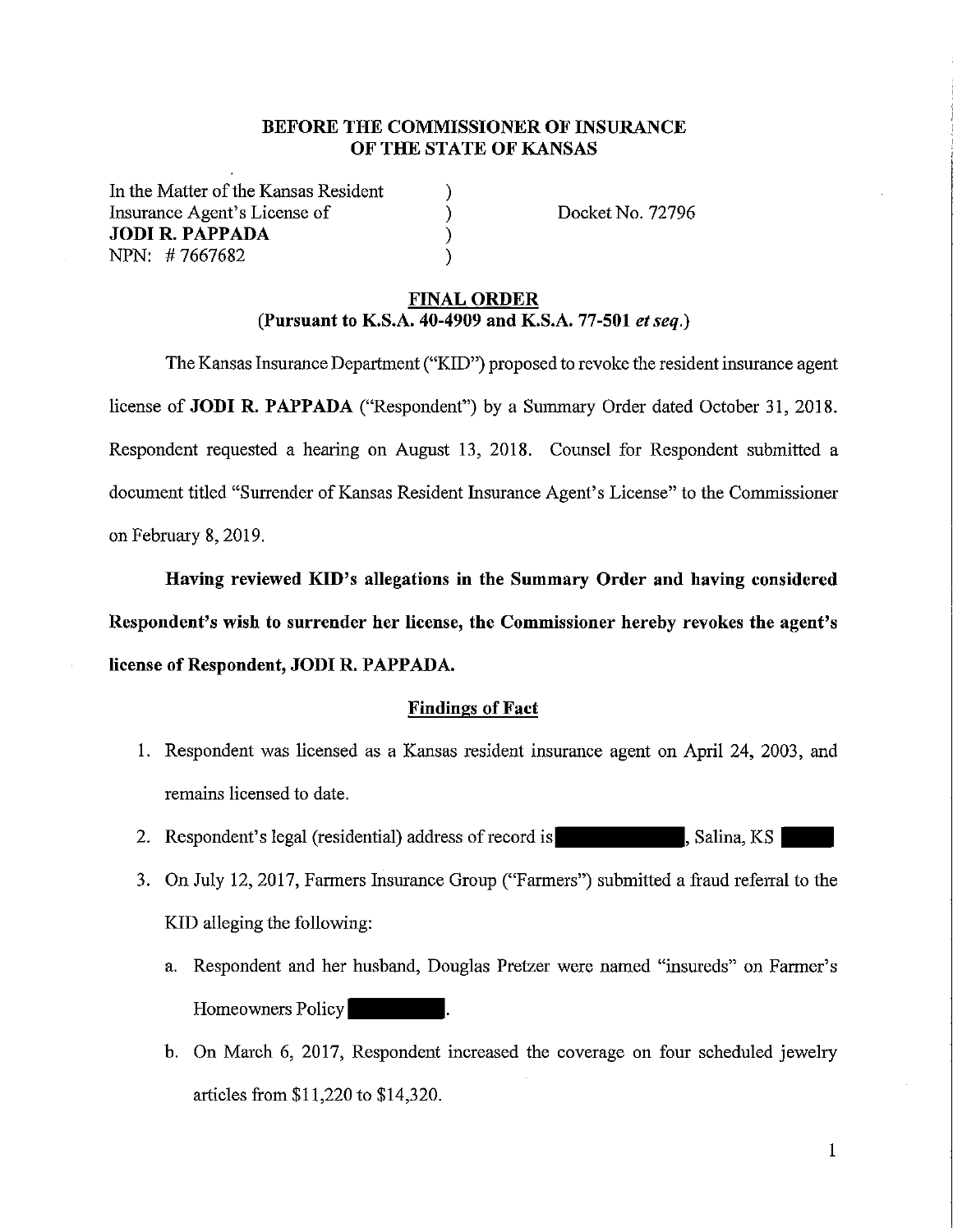- c. Respondent filed a homeowner's claim # with a date of loss of March 24, 2017. Respondent claimed to have lost the scheduled jewelry articles while on a trip to Kansas City, Missouri with her daughter and her daughter's friends.
- d. In support of her claim, Respondent emailed two jewelry appraisals to Farmers on April 5,2017.
- e. During the investigation of Respondent's claim, Farmers determined that the jewelry appraisals sent by Respondent were suspicious.
- f. On June 7, 2017, Farmers requested Respondent participate in an examination under oath.
- g. On June 20, 2017, Respondent withdrew her claim.
- 4. KID contacted the owner of Riddle's Jewelry, Tim Riddle ("Riddle"). Riddle provided two affidavits to KID attesting he neither issued, authorized, nor endorsed the appraisals. He further stated that the signatures were placed on the appraisals without his knowledge and permission.
- 5. KID obtained an in-person recorded statement from Respondent. Respondent stated that she eventually located the rings in an overnight bag and withdrew her claim. When asked about the authenticity of the appraisals, Respondent stated that her husband, Doug Pretzer ("Pretzer"), had the appraisals done and gave them to her.
- 6. Respondent provided a letter that Pretzer signed and notarized which stated that Pretzer gave the appraisals to Respondent.
- 7. **KID** investigators made contact with Pretzer in order to determine his role in the incident. Pretzer did not cooperate or give a statement.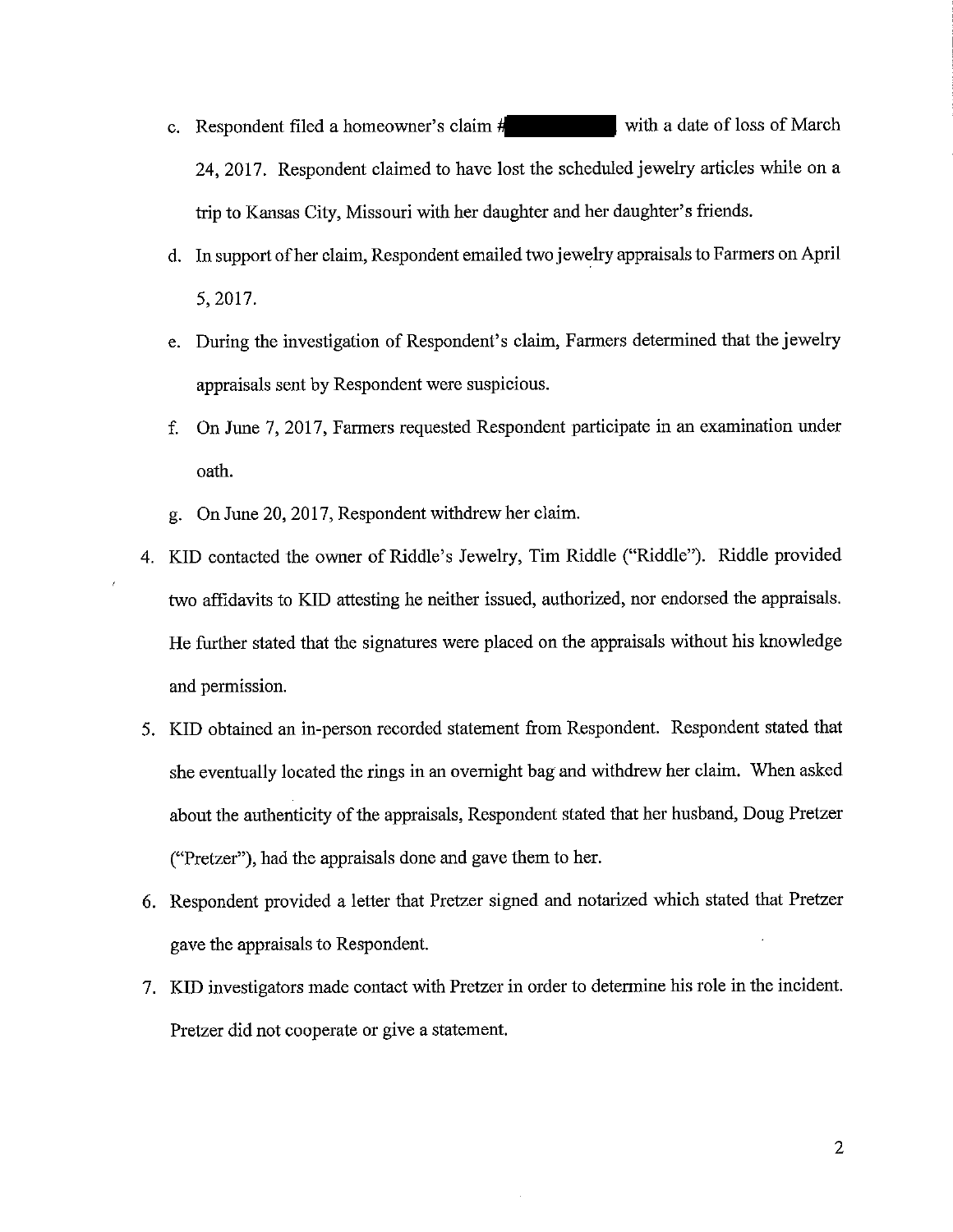- 8. When questioned during a preliminary hearing in Respondent's criminal case in Saline County District Court, Pretzer was unable to recall any details concerning how he altered the appraisal.
- 9. Respondent was found guilty of one felony count of committing a fraudulent insurance act and two felony counts of forgery in Saline County District Court on October 19, 2018.
- 10. Respondent was terminated for cause by Farmers effective January 24, 2019.
- 11. Respondent submitted a request to voluntarily surrender her license through her counsel on February 8, 2019.

## **Applicable Law**

12. Pursuant to K.S.A. 40-4909(a), "The commissioner may deny, suspend, revoke or refuse renewal of any license issued under this act if the commissioner finds that the applicant or license holder has:

(2) Violated:

Any provision of chapter 40 of the Kansas Statutes Annotated, and amendments thereto, or any rule and regulation promulgated thereunder .... [and/or]

(6) Been convicted of a misdemeanor or felony." K.S.A. 40- 4909(a)

13. K.S.A. 40-2,l 18(a) defines "fraudulent insurance act" as:

an act committed by any person who, knowingly and with intent to defraud, presents, causes to be presented or prepares with knowledge or belief that it will be presented to or by an insurer, purported insurer, broker or any agent thereof, any written, electronic, electronic impulse, facsimile, magnetic, oral, or telephonic communication or statement as part of, or in support of, an application for the issuance of, or the rating of an insurance policy for personal or commercial insurance, or a claim for payment or other benefit pursuant to an insurance policy for commercial or personal insurance which such person knows to contain materially false information concerning any fact material thereto; or conceals, for the purpose of misleading, information concerning any fact material thereto.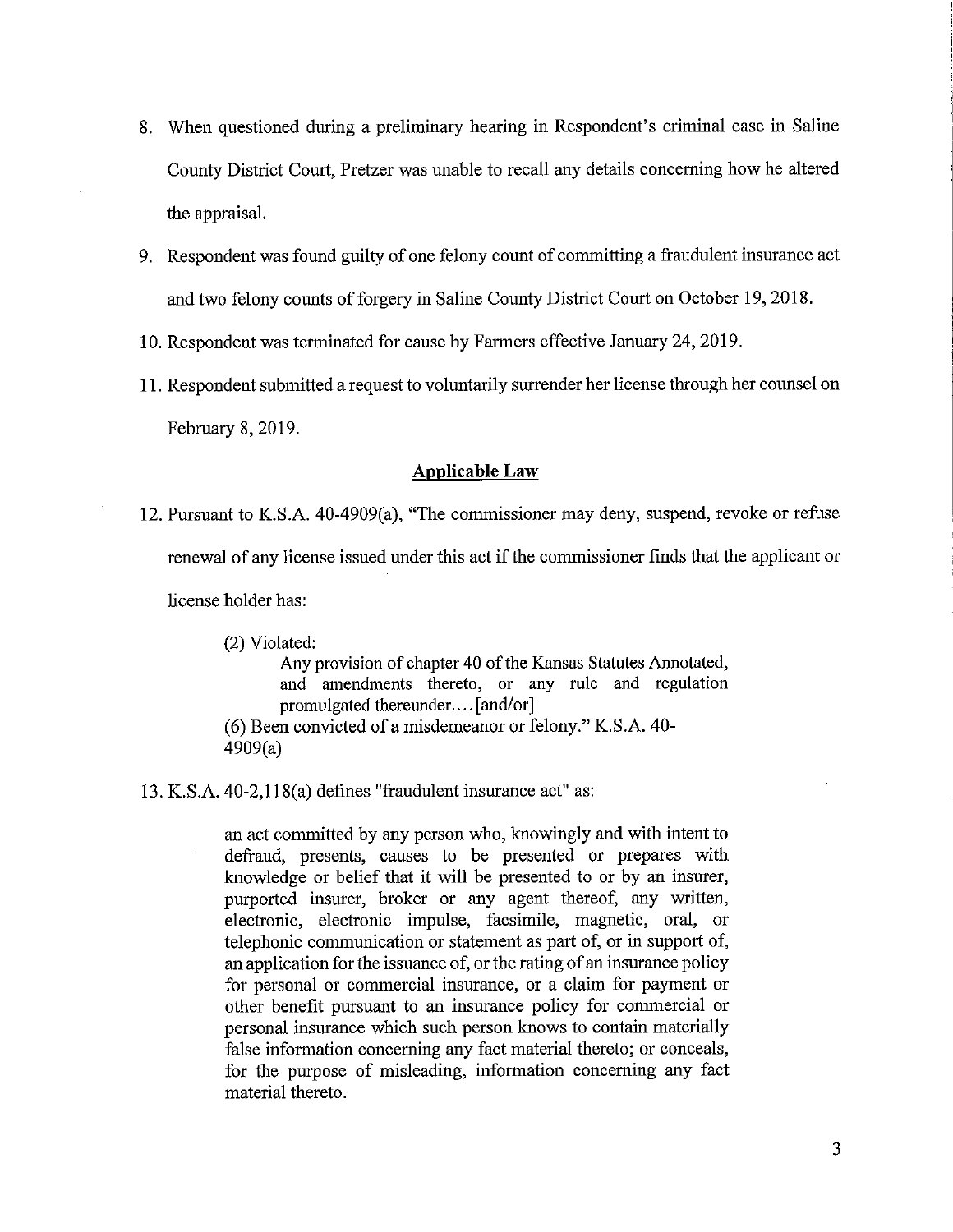14. Pursuant to K.S.A. 77-526(a), the Presiding Officer, the Assistant Commissioner of Insurance acting on behalf of the Commissioner of Insurance as the agency head as provided in K.S.A. 77-547, is empowered to render a Final Order.

### **Policy Reasons**

- 15. It is in the public interest that the license of an agent who has committed a fraudulent act be revoked.
- 16. It is in the public interest that the license of an agent who has committed a felony involving dishonesty be revoked.

#### **Conclusions of Law**

- 17. The Commissioner has jurisdiction over **JODI R. PAPP ADA** as well as the subject matter of this proceeding, and such proceeding is held in the public interest.
- 18. The Assistant Commissioner of Insurance is acting on behalf of the Commissioner of Insurance as the agency head and is empowered to render a Final Order as the Presiding Officer.
- 19. The Commissioner finds that Respondent's Kansas license may be revoked because **JODI R. PAPP ADA** committed a fraudulent insurance act.
- 20. The Commissioner finds that Respondent's Kansas license may be revoked because **JODI R. PAPPADA** was convicted of a felony.
- 21. Pursuant to K.S.A. 40-4909(b), the Commissioner finds that the interests of the public are not properly served under Respondent's license.
- 22. Accordingly, the Commissioner concludes that sufficient grounds exist for the revocation of the insurance agent's license of **JODI R. PAPP ADA,** pursuant to K.S.A. 40-4909(a) and (b).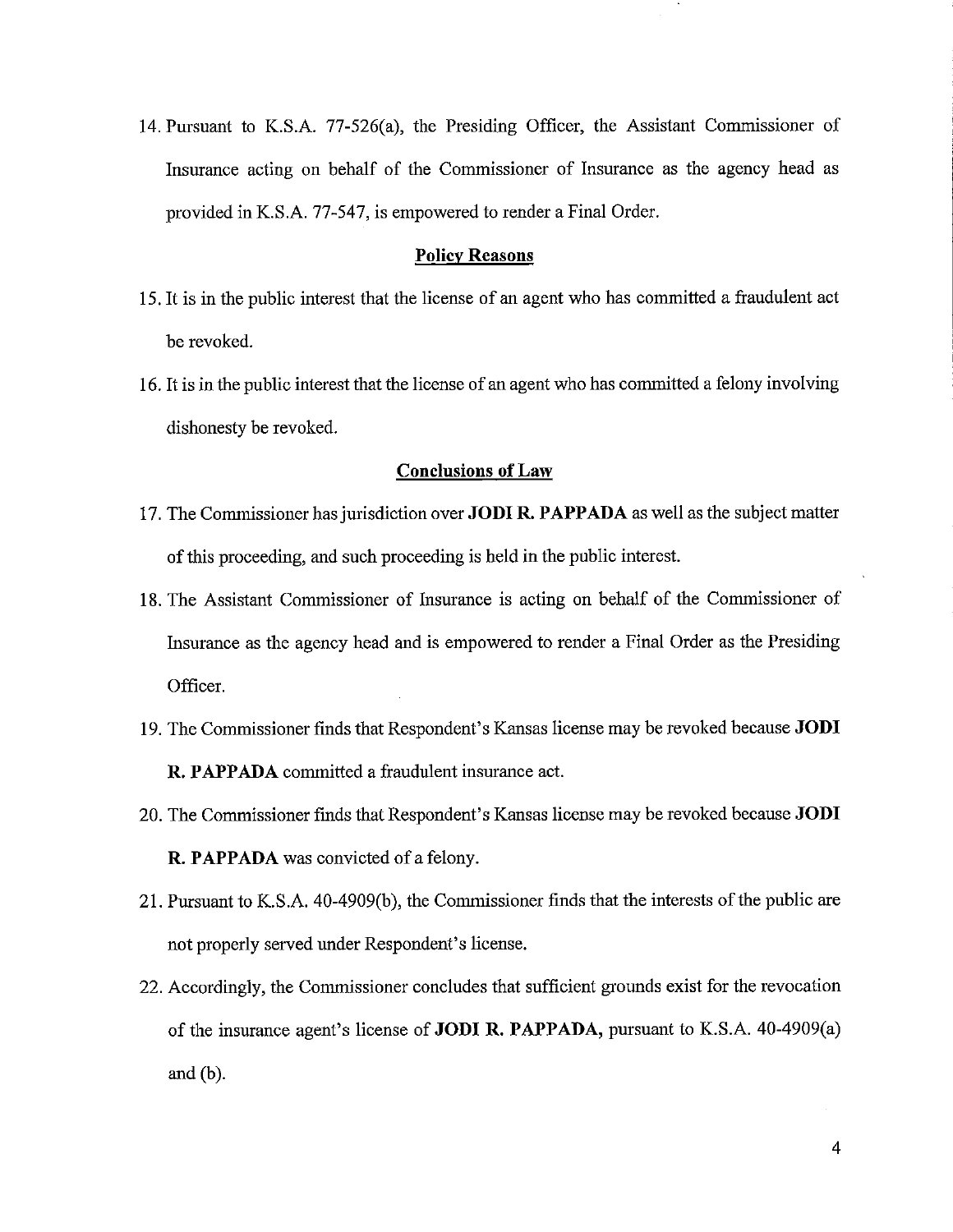# **IT IS THEREFORE ORDERED BY THE COMMISSIONER OF INSURANCE THAT:**

23. The Kansas Resident Insurance Agent's License of **JODI R. PAPPADA** is hereby **REVOKED** the effective date of this Order.

# 24. **IT IS FURTHER ORDERED** that **JODI R. PAPP ADA** shall **CEASE** and **DESIST** from

the sale, solicitation or negotiation of insurance and/or receiving compensation deriving

from the sale, solicitation or negotiation of insurance conducted after the effective date of

this Order.

# IT IS SO ORDERED THIS *i*<sup>27</sup>. DAY OF FEBRUARY 2019, IN THE CITY OF **TOPEKA, COUNTY OF SHAWNEE, STATE OF KANSAS.**



Vicki Schmidt Commissioner of Insurance

BY:

Vicki Schmidt<br>Commissioner of Insurance<br>BY:<br>Barbara W. Rankin<br>Assistant Insurance Commissioner

Barbara Assistant Insurance Commissioner